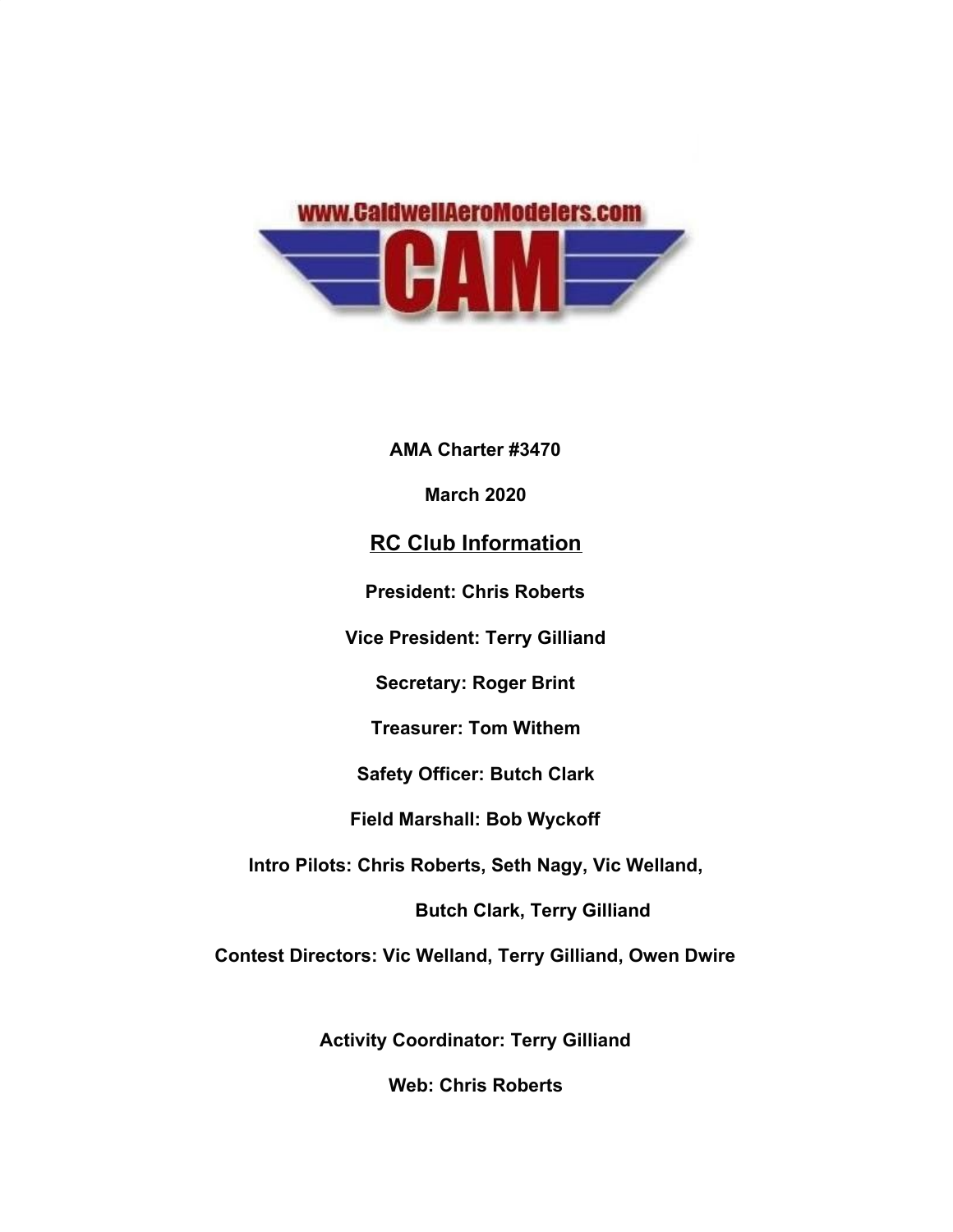## **Typical Meeting Agenda**

**Welcome**

**Approve Agenda**

**New member applications**

**Reports**

**Field Officer**

**Safety Officer**

**Intro Pilots report**

**Treasurer's report**

**Old Business**

**New Business**

**Auction / Show & Tell**

**Q & A**

# **February's Meeting Minutes**

**CAM February 2020 Meeting Notes:**

**Called to order at 7:00 pm**

 **January minutes read and approved**

**New Members:**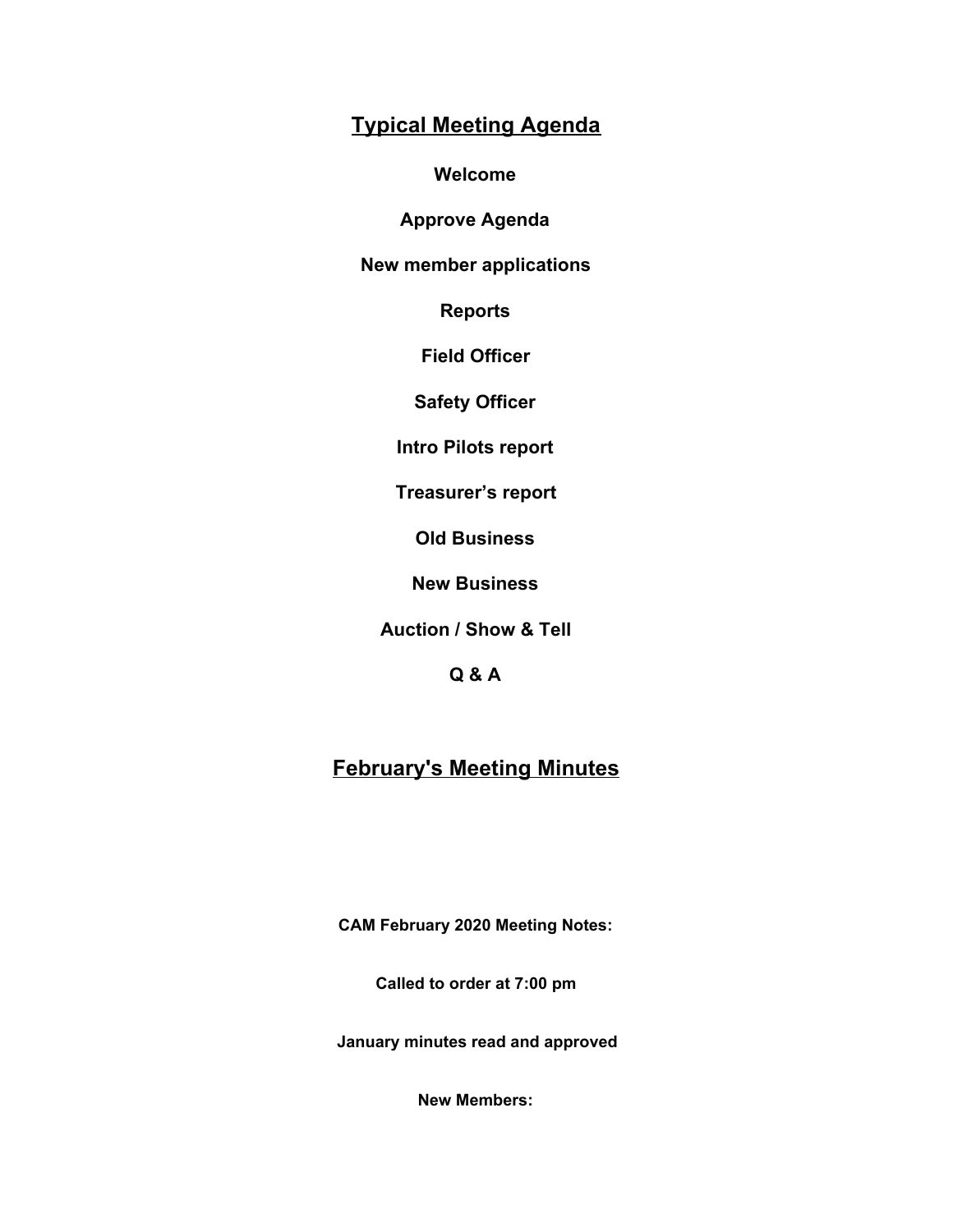#### **Guest:**

**Field Report: It's in great shape Safety Report: Butch says A-OK Intro Pilot Report:**

**Treasurer's Report: We have \$2112 in our account and 19 paid members.**

#### **Old Business:**

**Tentative Events Fun Fly April 25, 2020 Possibly have a RC combat Electric Fly May 16, 2020 Warbirds June 13, 2020 End of year Fun Fly Sept. 26, 2020 Swap meet March 22nd - 100 Fairgrounds Rd Lexington NC**

#### **New business**

**Please try to get your dues paid**

**Mike said he will get specs to me for the rc combat planes**

#### **Show and Tell**

**Mike brought a nice golden age style race plane Doug brought a Saito180FS gas conversion engine**

**The meeting was adjourned at 7:40**

### **NEXT MEETING INFO:**

**February 18, 2020 at 7 PM**